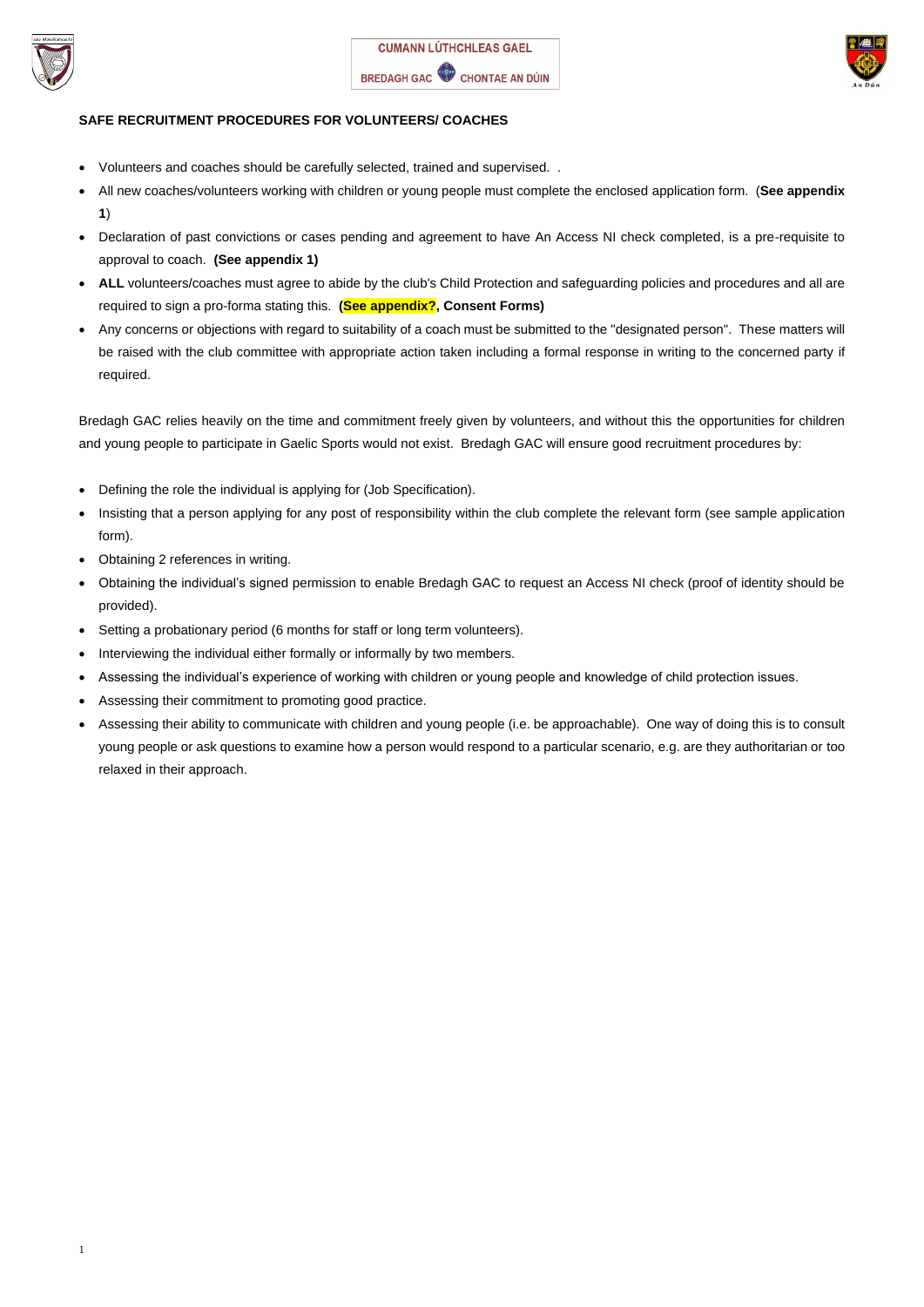





**Appendix 1 Recruitment Procedures**

**Recruitment Notice**

**Post of Coach/Assistant Coach**

*"We at Bredagh GAC are fully committed to good practice, which protects children from harm. Staff and volunteers accept and recognise their responsibility to provide an environment which promotes the safety of the child at all times."*

**Applications are now invited for the above posts in a drive to increase the number of coaches/assistant coaches in the club.**

**All applicants will have had previous experience in working with children and young people and an awareness of and commitment to Bredagh GAC's Child Protection Policy and Procedures.**

**For an application form please contact the Coaching Officer or any member of the Committee on …………………..**

**NB: Applications close on …………………...**

**(Coaching Officer)**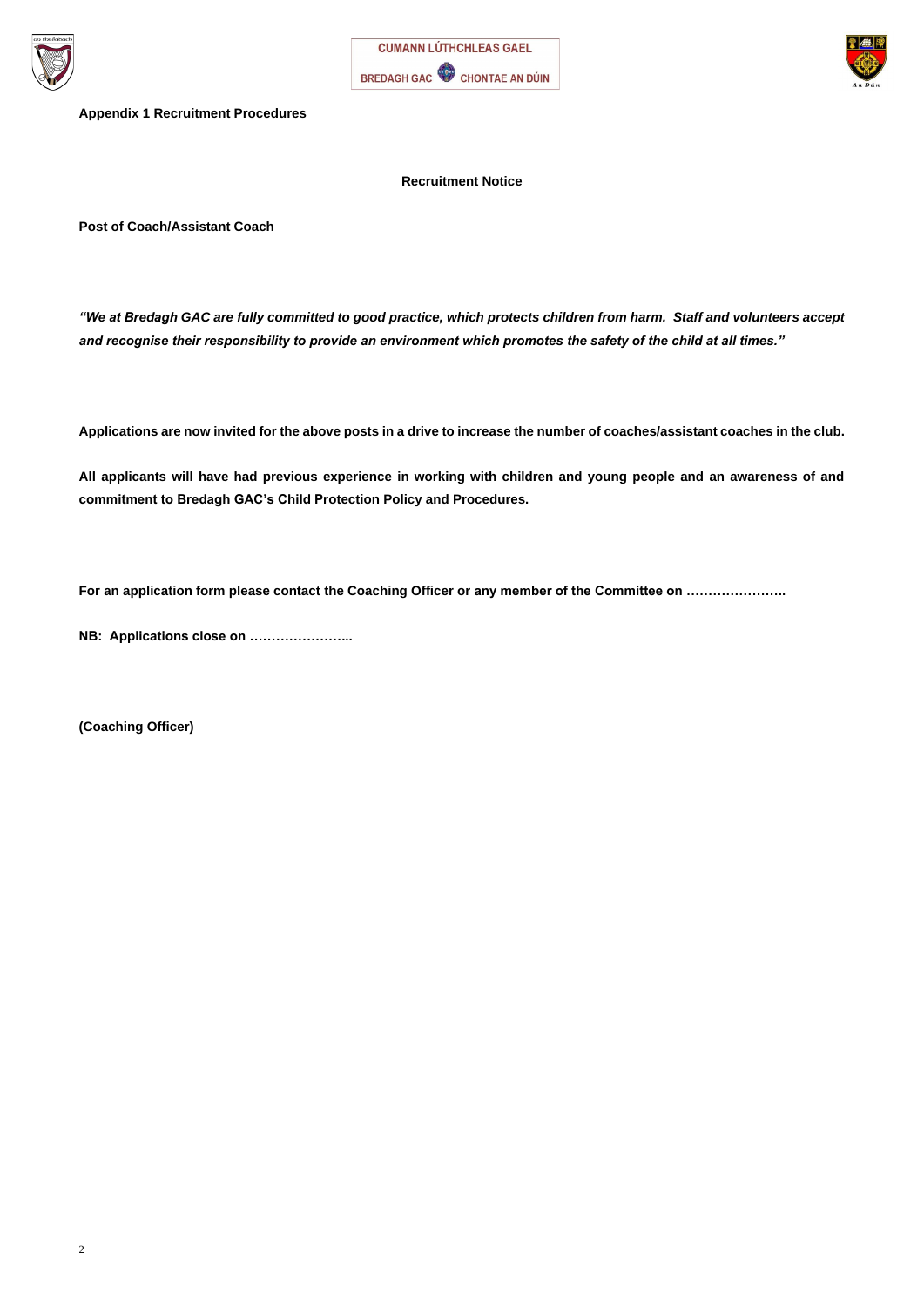





# **APPLICATION FORM FOR NEWLY RECRUITED COACHES/VOLUNTEERS/MEMBERS/OFFICERS**

### **Advice to Applicants**

| Please complete this form as accurately as possible and return it to the person responsible in your club. An arrangement will be |  |
|----------------------------------------------------------------------------------------------------------------------------------|--|
| made with you to discuss any clarification if required.                                                                          |  |
| Thank you for your co-operation.                                                                                                 |  |

**Position Applied For:** \_\_\_\_\_\_\_\_\_\_\_\_\_\_\_\_\_\_\_\_\_\_\_\_\_\_\_\_\_\_\_\_\_\_\_

| <b>Maiden Name (if applicable)</b> |  |
|------------------------------------|--|
|------------------------------------|--|

**Date of Birth:** \_\_\_\_\_\_\_\_\_\_\_\_\_\_\_\_\_\_\_\_\_\_\_\_\_\_\_\_\_\_\_\_\_\_\_\_\_\_\_

| <b>Address:</b> |  |  |
|-----------------|--|--|
|                 |  |  |

\_\_\_\_\_\_\_\_\_\_\_\_\_\_\_\_\_\_\_\_\_\_\_\_\_\_\_\_\_\_\_\_\_\_\_\_\_\_\_\_\_\_\_\_\_\_\_\_\_\_\_\_\_\_\_\_\_\_\_\_\_\_\_\_\_\_\_\_\_\_\_\_

| <b>Telephone No:</b> |  |  |
|----------------------|--|--|

**Mobile Number:** \_\_\_\_\_\_\_\_\_\_\_\_\_\_\_\_\_\_\_\_\_\_\_\_\_\_\_\_\_\_\_\_\_\_\_\_\_

**Please outline why you wish to become involved in the GAA:**

\_\_\_\_\_\_\_\_\_\_\_\_\_\_\_\_\_\_\_\_\_\_\_\_\_\_\_\_\_\_\_\_\_\_\_\_\_\_\_\_\_\_\_\_\_\_\_\_\_\_\_\_\_\_\_\_\_\_\_\_\_\_\_\_\_\_\_\_\_\_\_\_

\_\_\_\_\_\_\_\_\_\_\_\_\_\_\_\_\_\_\_\_\_\_\_\_\_\_\_\_\_\_\_\_\_\_\_\_\_\_\_\_\_\_\_\_\_\_\_\_\_\_\_\_\_\_\_\_\_\_\_\_\_\_\_\_\_\_\_\_\_\_\_\_

\_\_\_\_\_\_\_\_\_\_\_\_\_\_\_\_\_\_\_\_\_\_\_\_\_\_\_\_\_\_\_\_\_\_\_\_\_\_\_\_\_\_\_\_\_\_\_\_\_\_\_\_\_\_\_\_\_\_\_\_\_\_\_\_\_\_\_\_\_\_\_\_

\_\_\_\_\_\_\_\_\_\_\_\_\_\_\_\_\_\_\_\_\_\_\_\_\_\_\_\_\_\_\_\_\_\_\_\_\_\_\_\_\_\_\_\_\_\_\_\_\_\_\_\_\_\_\_\_\_\_\_\_\_\_\_\_\_\_\_\_\_\_\_\_

**Previous experience / involvement in this or any other club. Please give details below:**

\_\_\_\_\_\_\_\_\_\_\_\_\_\_\_\_\_\_\_\_\_\_\_\_\_\_\_\_\_\_\_\_\_\_\_\_\_\_\_\_\_\_\_\_\_\_\_\_\_\_\_\_\_\_\_\_\_\_\_\_\_\_\_\_\_\_\_\_\_\_\_\_

\_\_\_\_\_\_\_\_\_\_\_\_\_\_\_\_\_\_\_\_\_\_\_\_\_\_\_\_\_\_\_\_\_\_\_\_\_\_\_\_\_\_\_\_\_\_\_\_\_\_\_\_\_\_\_\_\_\_\_\_\_\_\_\_\_\_\_\_\_\_\_\_

\_\_\_\_\_\_\_\_\_\_\_\_\_\_\_\_\_\_\_\_\_\_\_\_\_\_\_\_\_\_\_\_\_\_\_\_\_\_\_\_\_\_\_\_\_\_\_\_\_\_\_\_\_\_\_\_\_\_\_\_\_\_\_\_\_\_\_\_\_\_\_\_

Do you agree to abide by the guidelines contained in the Code of Ethics and Good Practice for Children's Sport?

□ Yes □ No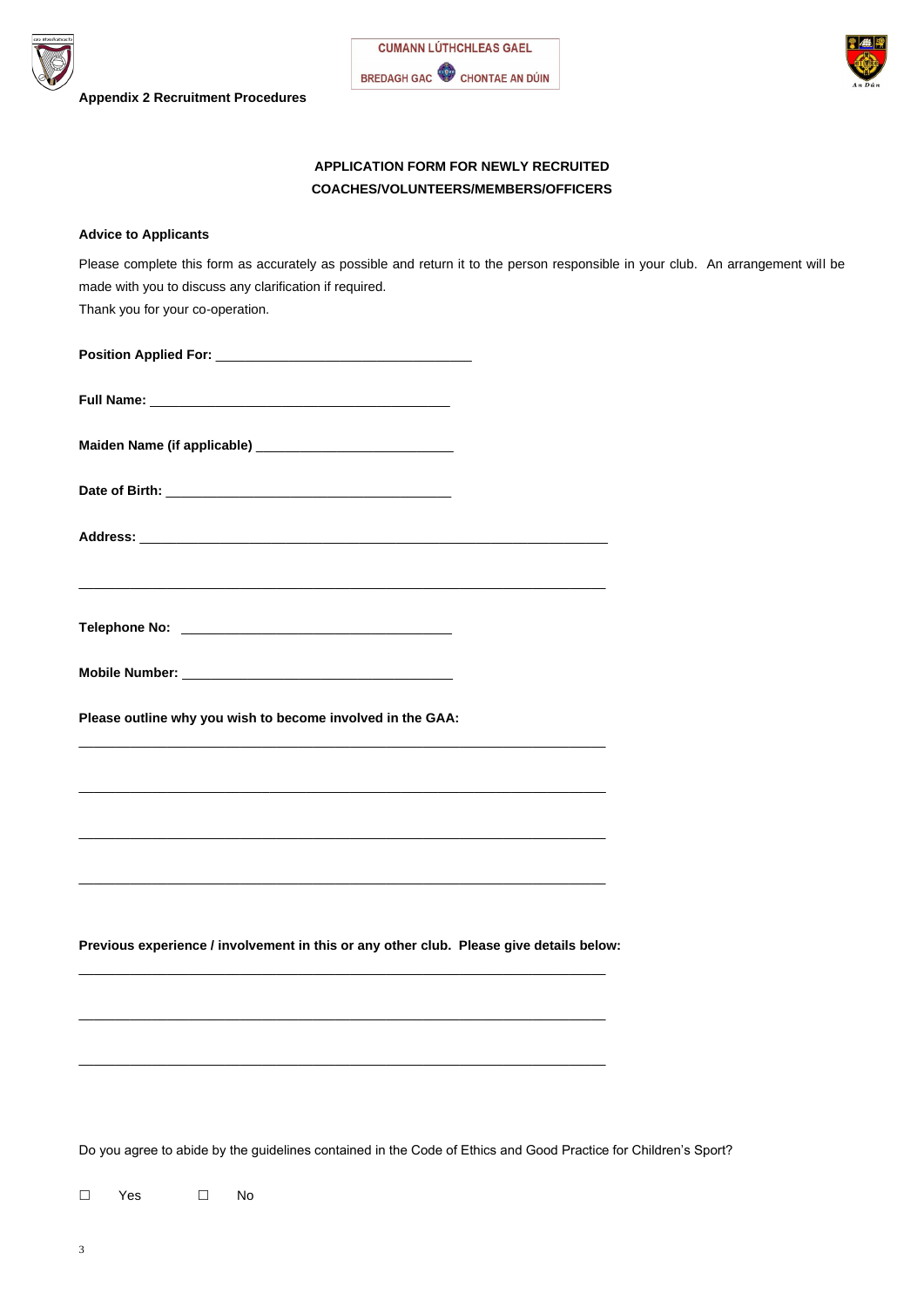| n Bhréadach |
|-------------|
|             |
|             |
|             |
|             |
|             |
|             |

| <b>CUMANN LÚTHCHLEAS GAEL</b> |
|-------------------------------|
| BREDAGH GAC CHONTAE AN DÚIN   |



Do you agree to abide by the Bredagh GAC Code of Conduct?

 $\square$  Yes  $\square$  No

Do you agree to abide by the Club's Child Protection Policy?

 $\square$  Yes  $\square$  No

Have you completed Child Protection Awareness Training?

 $\square$  Yes  $\square$  No

\_\_\_\_\_\_\_\_\_\_\_\_\_\_\_\_\_\_\_\_\_\_\_\_\_\_\_\_\_\_\_\_\_\_\_\_\_\_\_\_\_\_\_\_\_\_\_\_\_\_\_\_\_\_\_\_\_\_\_\_\_\_\_\_\_\_\_\_\_\_\_\_

 $\square$  Yes  $\square$  No

Do you agree to undergo specific training on the role of the (position being appointed)

#### **CRIMINAL CONVICTIONS**

You **must** tell us now if you have a case pending or if you have ever been convicted of a criminal offence, or cautioned by the police, or bound over. You **must** include all offences, even minor matters such as motoring offences, and 'spent' convictions, that is, things which happened a long time ago. If you leave anything out it may affect your application. The disclosure of a criminal record or other information will not debar you from registration / appointment unless **NAME OF ORGANISATION** considers that the conviction renders you unsuitable. In making this decision the **NAME OF ORGANISATION** will consider the nature of the offence, how long ago it was committed and what age you were at the time and other factors which may be relevant.

**Have you ever been convicted of a criminal offence or been the subject of a caution; a Bound Over Order; or the subject of an investigation alleging that you were the perpetrator of adult or child abuse?**

 $\mathbf{1}$ Yes No

If so, please state below the nature, date(s) and sentence of the offence(s)

\_\_\_\_\_\_\_\_\_\_\_\_\_\_\_\_\_\_\_\_\_\_\_\_\_\_\_\_\_\_\_\_\_\_\_\_\_\_\_\_\_\_\_\_\_\_\_\_\_\_\_\_\_\_\_\_\_\_\_\_\_\_\_\_\_\_\_\_\_\_\_\_

\_\_\_\_\_\_\_\_\_\_\_\_\_\_\_\_\_\_\_\_\_\_\_\_\_\_\_\_\_\_\_\_\_\_\_\_\_\_\_\_\_\_\_\_\_\_\_\_\_\_\_\_\_\_\_\_\_\_\_\_\_\_\_\_\_\_\_

\_\_\_\_\_\_\_\_\_\_\_\_\_\_\_\_\_\_\_\_\_\_\_\_\_\_\_\_\_\_\_\_\_\_\_\_\_\_\_\_\_\_\_\_\_\_\_\_\_\_\_\_\_\_\_\_\_\_\_\_\_\_\_\_\_\_

#### **Please provide any other information you feel may be of relevance such as:**

- the circumstances of the offence/incident
- a comment on the sentence received
- any relevant developments in your situation since then
- whether or not you feel the conviction has relevance to this post.

\_\_\_\_\_\_\_\_\_\_\_\_\_\_\_\_\_\_\_\_\_\_\_\_\_\_\_\_\_\_\_\_\_\_\_\_\_\_\_\_\_\_\_\_\_\_\_\_\_\_\_\_\_\_\_\_\_\_\_\_\_\_\_\_\_\_\_\_\_\_\_\_

\_\_\_\_\_\_\_\_\_\_\_\_\_\_\_\_\_\_\_\_\_\_\_\_\_\_\_\_\_\_\_\_\_\_\_\_\_\_\_\_\_\_\_\_\_\_\_\_\_\_\_\_\_\_\_\_\_\_\_\_\_\_\_\_

*Please continue on a separate page if necessary.* 

Please note you are advised that under the provisions of the Rehabilitation of Offenders (Exceptions) Order (N.I.) 1979 as amended by the Rehabilitation of Offenders (Exceptions) (Amendment) Order (NI) 1987 you should declare all convictions including 'spent' convictions.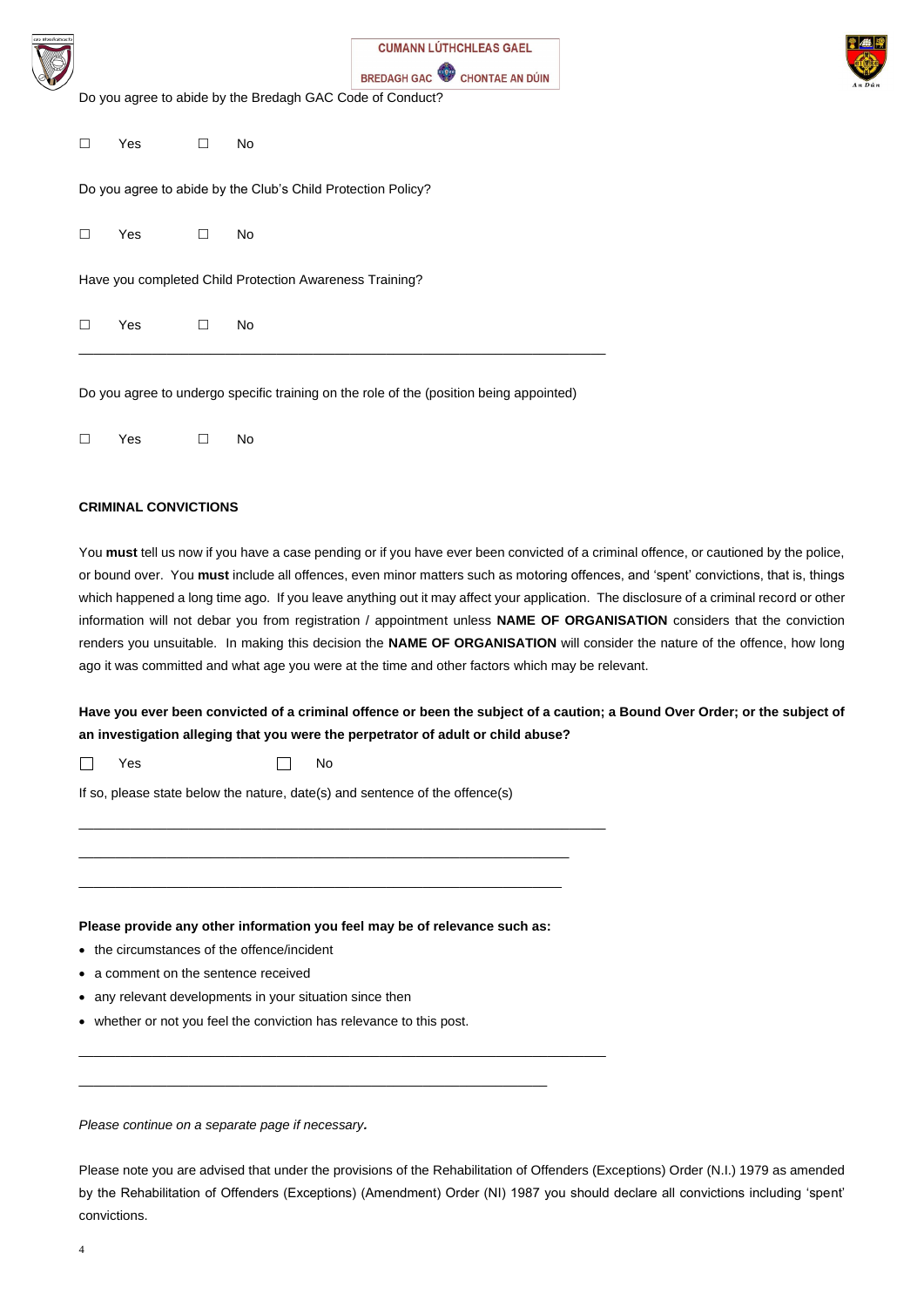





#### **Declaration**

I understand that I must also complete an AccessNI Disclosure Certificate Application Form and that this check must be carried out before my application for registration/appointment can be confirmed. This has been explained to me and I am aware that spent convictions may be disclosed. I declare that the information I have given is accurate and I am also aware that Ulster GAA as the registered Body carrying out the check may, share information returned with the designated signatory in my club,

# **REFEREES:**

Please supply the names, addresses, and a contact telephone numbers of two responsible people whom we can contact and who from personal knowledge are willing to endorse your application. If you have had a previous involvement in a sports club one of these names should be that of an administrator / leader in you last club / place of involvement.

| Name:       | Name:       |
|-------------|-------------|
| Address:    | Address:    |
| Tel No:     | Tel No:     |
| Occupation: | Occupation: |

## **Declaration**

*I declare that any answers are complete and correct to the best of my knowledge and I will inform the Club Designated Person/ Children's Officer of any future convictions or charges.*

I declare that the above information is true and agree to abide by the Bredagh GAC Code of Conduct and Code of Best Practice in Youth Sport.

Print Name: \_\_\_\_\_\_\_\_\_\_\_\_\_\_\_\_\_\_\_\_\_\_\_\_\_\_\_\_\_\_\_\_\_\_\_\_

Signed: \_\_\_\_\_\_\_\_\_\_\_\_\_\_\_\_\_\_\_\_\_\_\_\_\_\_\_\_\_\_\_\_\_\_\_\_\_\_\_\_

Date: \_\_\_\_\_\_\_\_\_\_\_\_\_\_\_\_\_\_\_\_\_\_\_\_\_\_\_\_\_\_\_\_\_\_\_\_\_\_\_\_\_\_

**FOR OFFICIAL USE ONLY:**

**Interviewed by: 1. \_\_\_\_\_\_\_\_\_\_\_\_\_\_\_\_\_\_\_\_\_\_\_\_\_\_\_\_\_\_\_\_\_\_\_\_\_\_\_\_\_\_\_\_\_\_**

**2. \_\_\_\_\_\_\_\_\_\_\_\_\_\_\_\_\_\_\_\_\_\_\_\_\_\_\_\_\_\_\_\_\_\_\_\_\_\_\_\_\_\_\_\_\_\_**

**Date of interview: \_\_\_\_\_\_\_\_\_\_\_\_\_\_\_\_\_\_\_\_\_\_\_\_\_**

Recommendation **Approved Not approved**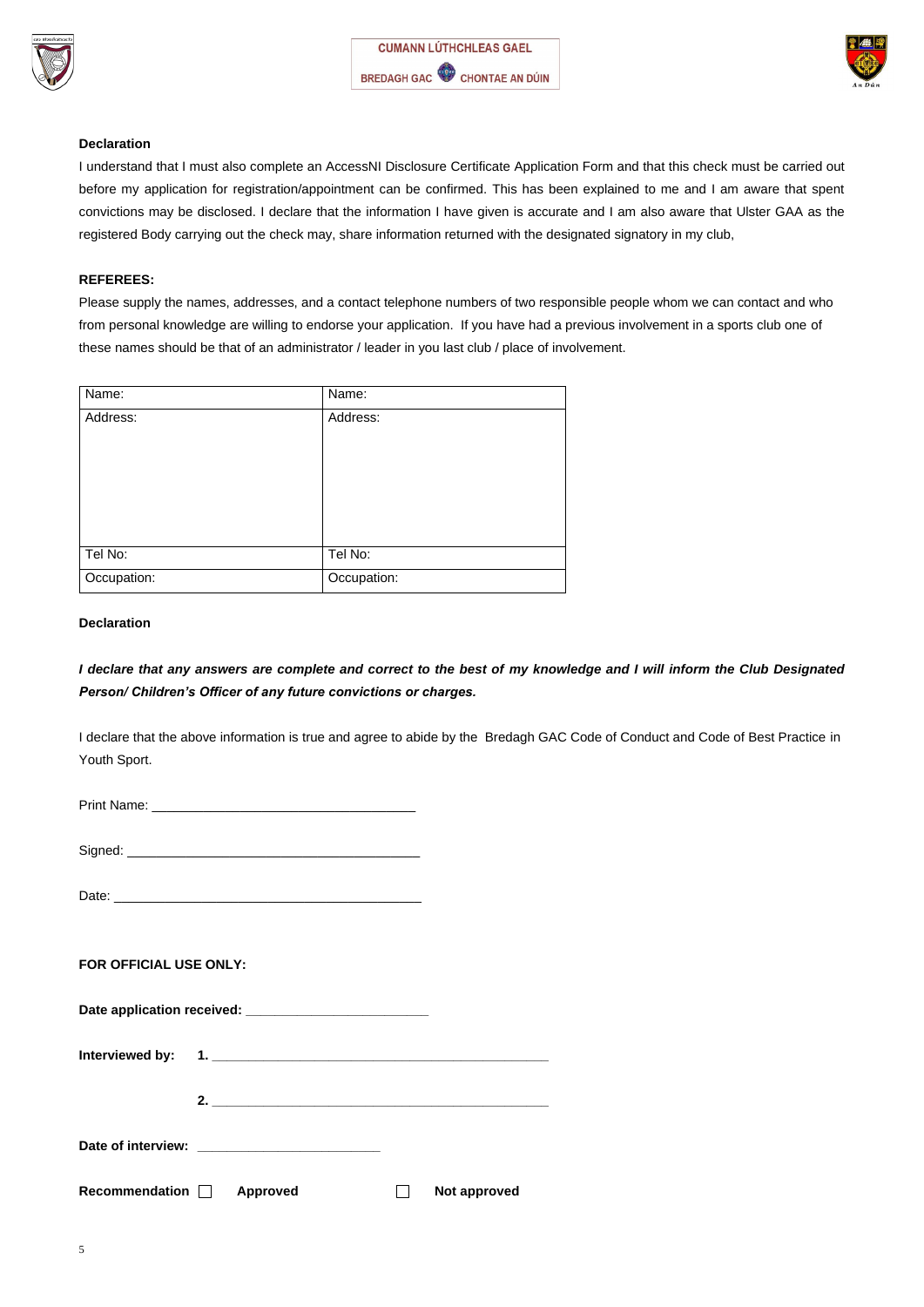| éaoac                 |                                                   | <b>CUMANN LÚTHCHLEAS GAEL</b><br>BREDAGH GAC CHONTAE AN DÚIN |
|-----------------------|---------------------------------------------------|--------------------------------------------------------------|
|                       | <b>Reasons</b>                                    | <b>Reasons</b>                                               |
| <b>SIGNED</b>         | <u> 1989 - Johann Barbara, martxa alemaniar a</u> | <b>DATED</b>                                                 |
|                       | <b>Appendix 3 Recruitment Procedures</b>          |                                                              |
|                       |                                                   | <b>Reference Form Coach/Volunteer</b>                        |
|                       |                                                   | <b>Confidential</b>                                          |
| The following person: |                                                   |                                                              |

\_\_\_\_\_\_\_\_\_\_\_\_\_\_\_\_\_\_\_\_\_\_\_\_\_\_\_\_\_\_\_\_\_\_\_\_\_\_\_\_\_\_\_\_\_\_\_\_\_\_\_\_\_\_\_\_\_\_\_\_\_\_\_\_\_\_\_\_\_\_\_\_\_\_\_\_\_\_\_\_\_

has expressed an interest in working for Bredagh GAC.

If you are happy to complete this reference, any information will be treated with due confidentiality and in accordance with relevant

legislation and guidance. Information will only be shared with the person conducting the assessment of the candidate's suitability

for the post, if he/she is offered the position in question. We would appreciate you being extremely candid, open and honest in your



evaluation of this person.

# **1. How long have you know this person?**

\_\_\_\_\_\_\_\_\_\_\_\_\_\_\_\_\_\_\_\_\_\_\_\_\_\_\_\_\_\_\_\_\_\_\_\_\_\_\_\_\_\_\_\_\_\_\_\_\_\_\_\_\_\_\_\_\_\_\_\_\_\_\_\_\_\_\_\_\_\_\_\_\_\_\_

**2. In what capacity?**

\_\_\_\_\_\_\_\_\_\_\_\_\_\_\_\_\_\_\_\_\_\_\_\_\_\_\_\_\_\_\_\_\_\_\_\_\_\_\_\_\_\_\_\_\_\_\_\_\_\_\_\_\_\_\_\_\_\_\_\_\_\_\_\_\_\_\_\_\_\_\_\_\_\_\_\_

**3. What attributes does this person have that would make them suited to this work?**

\_\_\_\_\_\_\_\_\_\_\_\_\_\_\_\_\_\_\_\_\_\_\_\_\_\_\_\_\_\_\_\_\_\_\_\_\_\_\_\_\_\_\_\_\_\_\_\_\_\_\_\_\_\_\_\_\_\_\_\_\_\_\_\_\_\_\_\_\_\_\_\_\_\_\_\_

\_\_\_\_\_\_\_\_\_\_\_\_\_\_\_\_\_\_\_\_\_\_\_\_\_\_\_\_\_\_\_\_\_\_\_\_\_\_\_\_\_\_\_\_\_\_\_\_\_\_\_\_\_\_\_\_\_\_\_\_\_\_\_\_\_\_\_\_\_\_\_\_\_\_\_\_

**4. Please rate this person on the following – please tick one box for each statement:**

|                        | Poor | Average | Good | V Good | <b>Excellent</b> |
|------------------------|------|---------|------|--------|------------------|
| <b>Responsibility</b>  |      |         |      |        |                  |
| <b>Maturity</b>        |      |         |      |        |                  |
| <b>Self-motivation</b> |      |         |      |        |                  |
| <b>Can motivate</b>    |      |         |      |        |                  |
| others                 |      |         |      |        |                  |
| <b>Energy</b>          |      |         |      |        |                  |
| <b>Trustworthiness</b> |      |         |      |        |                  |
| <b>Reliability</b>     |      |         |      |        |                  |

This post involves substantial access to children. As an organisation YES  $\Box$ committed to the welfare and protection of children, we are anxious to know if you have any reason at all to be concerned about this applicant NO $\mathcal{L}^{\mathcal{A}}$ being in contact with children and young people.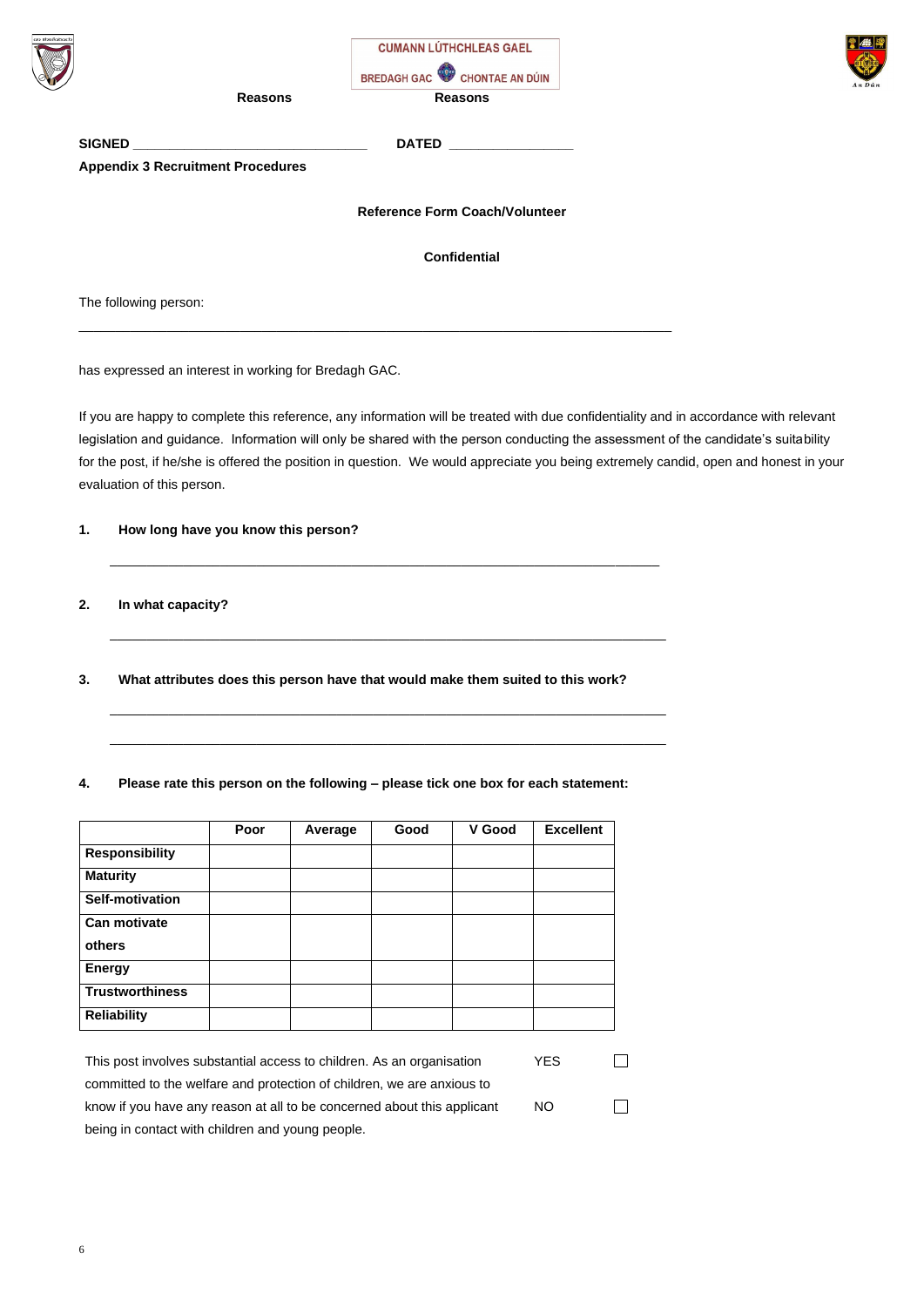





| Signed:   | Date: <u>____________________</u>             |
|-----------|-----------------------------------------------|
|           |                                               |
| Position: | _Organisation: ______________________________ |

If you have answered **YES** we will contact you in confidence.